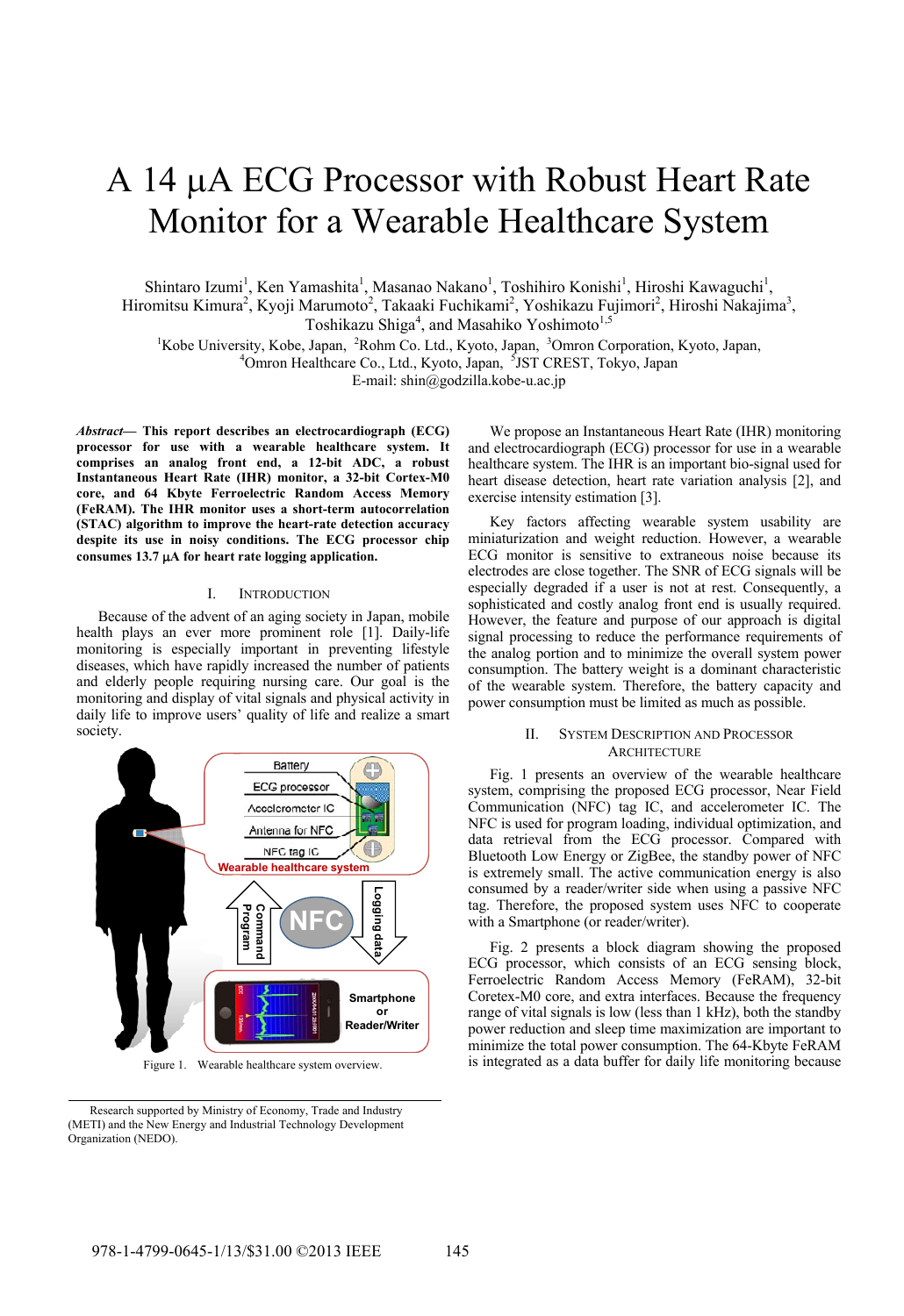the leakage current of the data buffer is dominant in the standby state.

The ECG sensing block has an analog front end (AFE), a 12-bit SAR ADC, and a robust IHR monitor. The AFE includes a 34-dB gain instrumental amplifier and a 20-dB gain amplifier. The ADC sampling rate can be set to 1 kSamples/s for ECG processing mode and 128 Samples/s for IHR monitoring mode. The robust IHR monitor is the main contribution of this study.

The operating frequency of the Cortex M0 core, which is used for an on-node vital signal processing, is 24 MHz, whereas the operating frequency of other digital blocks is 32 kHz. The slow signals in the 32-kHz domain are synchronized at the low-speed bus to the 24-MHz domain. When the Cortex M0 core is in a deep sleep state, the on-chip 24-MHz oscillator is also stopped.



**(c) Various noises (b) Noise problem of threshold approach**

Figure 3. Threshold based R-wave detection and its noise problems in wearable healthcare systems.



Figure 4. IHR extraction with short-term autocorrelation (STAC).

# III. ROBUST INSTANTANEOUS HEART RATE MONITOR

#### *A. Heart rate extraction algorithm in wearable healthcare*

 Extracting R-waves (see Fig. 3(a)) with threshold determination is a general approach. Recently, various statistical approaches have been proposed for noise-tolerant threshold calculation such as using root-mean-squares (RMS) [4], standard deviations (SD), and mean deviations (MD) [5]. However, as depicted in Fig. 3, both misdetection and false detection are increased in the wearable healthcare system by noise from various sources such as myoelectric signals from muscle and electrode movement because the power consumption and electrode distance of the wearable sensor are strictly limited to reduce its size and weight.

Autocorrelation [6, 7] and template matching [8] are more robust approaches to prevent incorrect detection because these algorithms use the similarity of QRS complex waveforms and have no threshold calculation process. Autocorrelation has been used in a non-invasive monitoring system [7]. However, the method necessitates numerous computations because it calculates the average heart-rate over a long duration (30 s). In our previous work, a short-term autocorrelation (STAC) technique was proposed for IHR detection [9].

Fig. 4 portrays IHR extraction using STAC. As depicted in Fig. 4 and (1–4), the IHR at time  $t_n$  (*IHR*<sub>n</sub>) is obtained as a window shift length  $(T_{\text{shift}})$  that maximizes the correlation coefficient between the template window and the search window  $(CC_n)$ . The STAC method can improve the noise tolerance about 5.6 dB with a 95% success rate.

$$
CC_{n}[T_{\min}] = w_{1} \cdot \sum_{i=0}^{L_{\min}-1} Q_{w}[t_{n}-i] \cdot Q_{w}[(t_{n}-T_{\min})-i] \tag{1}
$$

$$
IHR_{n} = \underset{0.25 \times F_{s} \leq T_{\text{shift}} \leq 1.5 \times F_{s}}{\arg_{T_{\text{shift}}} \max} \{CC_{n} \left[ T_{\text{shift}} \right] \} \tag{2}
$$

$$
L_{\text{win}} = 1.5 \times F_{\text{s}} \tag{3}
$$

$$
w_1 = \begin{cases} 1 & (T_{\text{shift}} \le 0.546 \times F_s) \\ 0.75 & (0.546 \times F_s < T_{\text{shift}} \le 0.983 \times F_s) \\ 0.5 & (0.983 \times F_s < T_{\text{shift}}) \end{cases}
$$
(4)

 $\left(1\right)$ 

In the equations presented above, 
$$
F_s
$$
,  $L_{win}$ , and  $w_1$  respectively denote the sampling rate (samples/s), the window length, and the weight coefficient. The value of  $T_{shift}$  is set as 0.25 s to 1.5 s because the heart rate of a healthy subject is 40 bpm to 240 bpm. The  $L_{win}$  is updated according to the estimated IHR to reduce the computational amount and to improve the IHR estimation accuracy. Then, the range of  $L_{win}$  and  $w_1$  is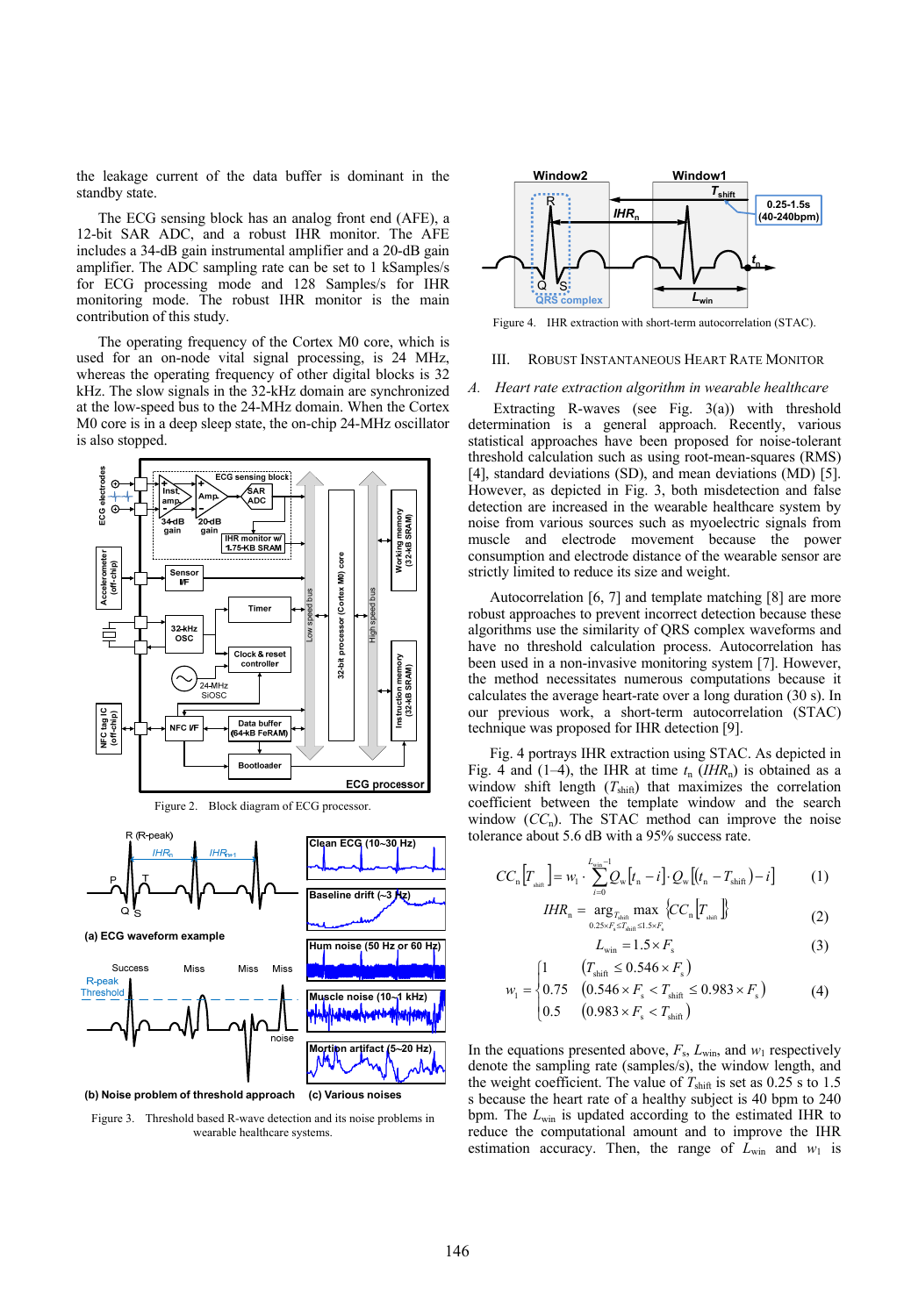determined by the maximum rate of the beat-to-beat variation, which is generally 20% in a healthy subject [10].

## *B. Hardware implementation of the heart rate monitor*

In this work, we introduce a robust IHR monitor, which employs two-step noise reduction technique. In the first stage, a quadratic spline wavelet transform (QSWT) [11] is used to mitigate the baseline wander and hum noise. The QSWT requires few calculations and low hardware cost because it can be implemented using only adders and shift operators. Fig. 5 presents a block diagram and frequency characteristics of the QSWT with 128-Hz sampling rate. The base-line wander and hum noise can be removed easily using QSWT. Unfortunately, it is difficult to remove the myoelectric noise and electrode motion artifacts only using QSWT because these frequency ranges are similar to the desired ECG signal.

Therefore, in the second stage, the IHR is extracted using the STAC method. The STAC is also implemented as dedicated hardware to minimize the power overhead. Fig. 6 presents the block diagram of the IHR monitor and STAC processing core. Each STAC core has CC buffer to store the intermediate value of  $CC_n[T_{\text{shift}}]$  in (1). The CC buffer is updated in synchronization with ADC output (see Fig. 7). Since the *L*<sub>win</sub> is 1.5 s and because IHR is updated every second, two STAC cores alternately calculate IHR with 0.5 s overlap.





STAC core

Max search

Max search

IHR output (8bit, 1 samples/s)

**IHR** monitor

| QSWT<br>output                    |                                              |                     | $Q_{\rm eff}$ $Q_{\rm eff}$ $Q_{\rm eff}$ $-127$ ] $Q_{\rm eff}$ $Q_{\rm eff}$ $-63$ ] $Q_{\rm eff}$ |                     |                     |                     | Q.It.I         |                     | $X$ Q, [t <sub>rul</sub> –63] $X$ |                             | $Q_n[t_{n+1}]$      | . |
|-----------------------------------|----------------------------------------------|---------------------|------------------------------------------------------------------------------------------------------|---------------------|---------------------|---------------------|----------------|---------------------|-----------------------------------|-----------------------------|---------------------|---|
| <b>STAC</b><br>core1<br>operation |                                              | Update<br>CC buffer | Update<br>CC buffer                                                                                  | $\cdots$            | Update<br>CC buffer | $\cdots$            | Search<br>IHR. | Sleep               | Update<br>CC buffer               | $\cdots$                    | Update<br>CC buffer | . |
| <b>STAC</b><br>core2<br>operation | Sleep                                        |                     |                                                                                                      | Update<br>CC buffer | $\cdots$            | Update<br>CC buffer | $\cdots$       | Update<br>CC buffer | $\cdots$                          | Search<br>IHR <sub>11</sub> | Sleep               |   |
| <b>IHR</b><br>output              |                                              | IHR <sub>-1</sub>   | IHR.                                                                                                 |                     |                     |                     |                |                     |                                   |                             | E <sub>III</sub>    |   |
|                                   | Timing chart of IHR extraction.<br>Figure 7. |                     |                                                                                                      |                     |                     |                     |                |                     |                                   |                             |                     |   |

The gate level simulation result shows the IHR monitor block, which contains QSWT, two STAC cores, and SRAMs, consumes  $1.21 \mu A$ . The digital logic and SRAMs respectively consume  $0.26 \mu A$  and  $0.95 \mu A$ .

#### IV. IMPLEMENTATION RESULT

The test chip is fabricated using 130-nm CMOS technology. Fig. 8 presents a chip photograph and a performance summary. The operating voltage is 1.2 V for AFE, ADC, SRAM, 24-MHz oscillator, and digital blocks. The FeRAM, 32-KHz oscillator, and IO circuits are operated with 3.0 V supply voltage.

To demonstrate the test chip performance, we implemented a heart rate logging application. The experimental environment is presented in Fig. 9. In this experiment, an Android™ smartphone is used for program loading and logging data retrieval. As portrayed in Fig. 10, the IHR is extracted correctly in a noisy condition.



Figure 8. Chip photograph and chip specifications.



Figure 9. Experimental environment.